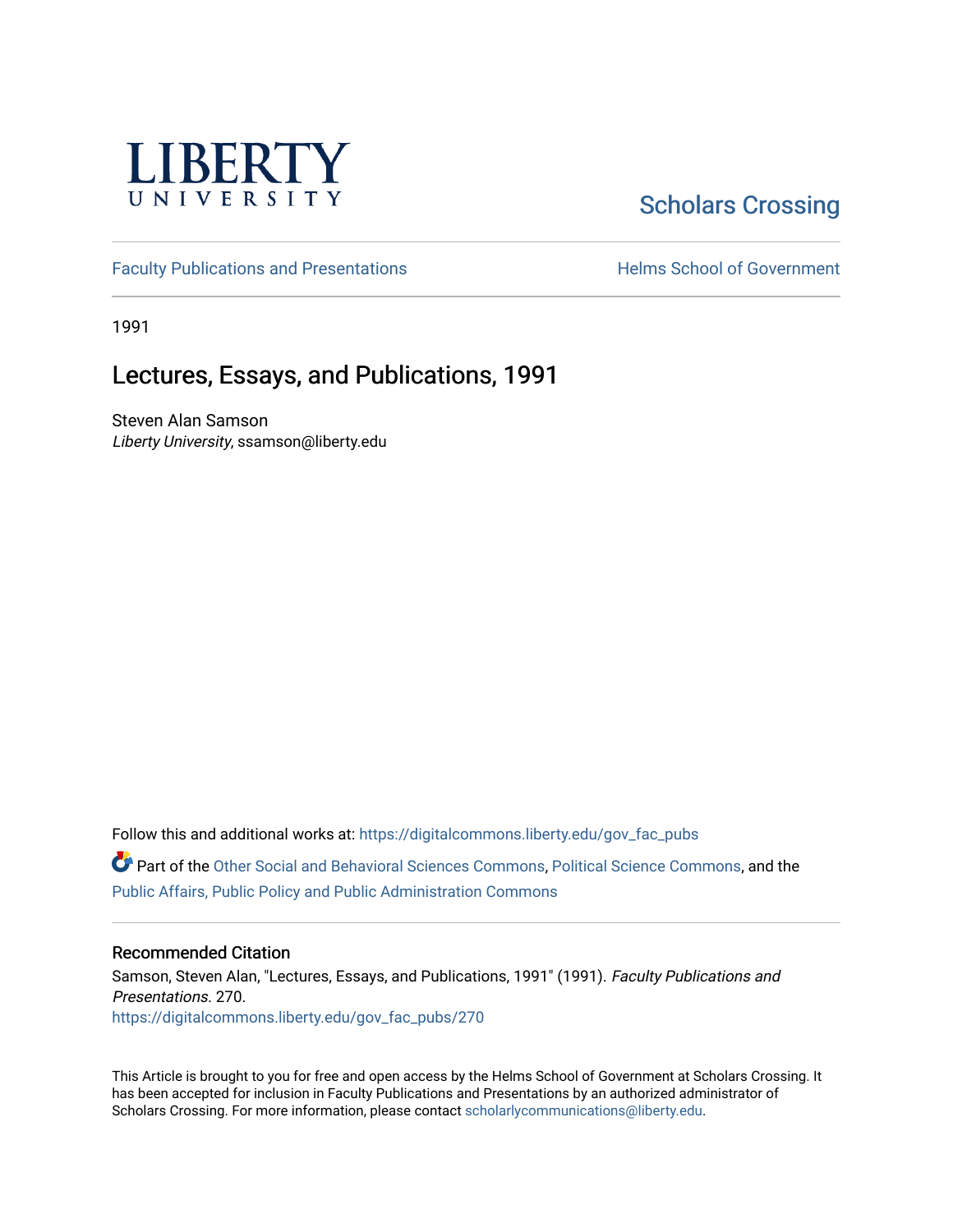## LECTURES, ESSAYS, AND PUBLICATIONS, 1991

Steven Alan Samson, Ph.D.

"Paul Valery and the Politics of Method," Modern Age (forthcoming).

"Covenants, Charters, and the Constitution," Antithesis, 2 (September/October 1991).

Book Reviews: "Summer Reading for Hearty Souls," Christian Observer (August 2, 1991).

- "Introduction to Political Economy," June, 1991. Lecture at Louisiana State University at Shreveport.
- "Introduction to Political Economy," April, 1991. Lecture at Juniata College, Huntingdon, PA.
- "Christianity in Nineteenth Century American Law," Antithesis, 2 (March/April 1991): 23-29.
- Radio Interview concerning University Professors for Academic Order, March, 1991.
- "Seminar: Out of Revolution," January-May 1991. Hope College (one semester).
- "American Political and Social Thought," January-May 1991. Hope College (one semester).
- "Theological Sources of American Constitutionalism," The St. Croix Review, 24 (February 1991): 51-59.
- "The Character of Inflation," Antithesis, 1 (November/December 1990): 28-29. An earlier version published in Biblical Economics Today (February/March 1983).
- "Seminar on Government Regulation," August-December 1990. Hope College (one semester).
- "American Constitutional Law," August-December 1990. Hope College (one semester).
- "Public Administration and Policy," January-May 1990. Hope College (one semester).
	-
- "State and Local Government," January-May 1990. Hope College (two semesters).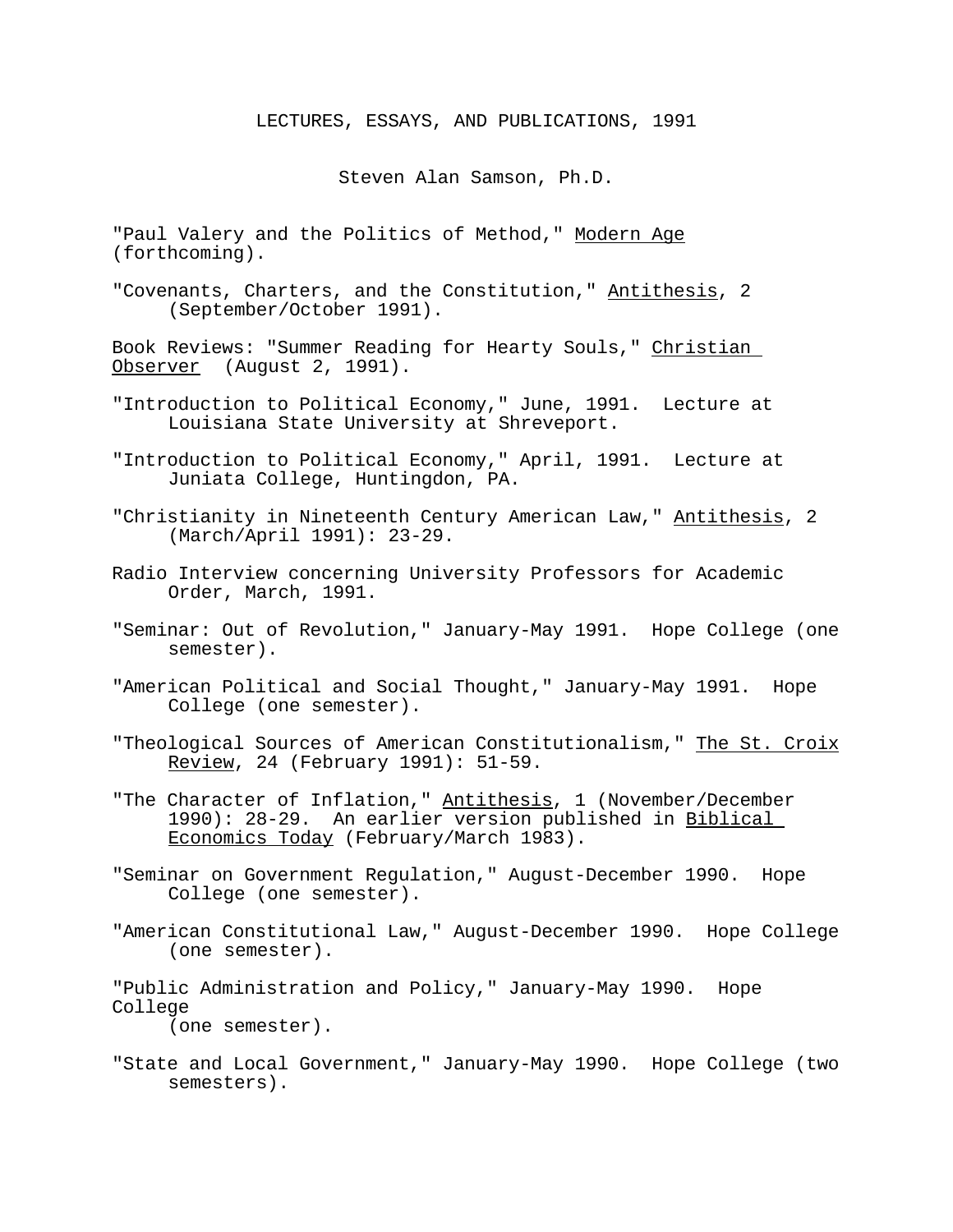- "National Government," January-May 1990. Hope College (four semesters).
- "Babel's Dream: The False 'Wisdom' of Evil," Chalcedon Report, 292 (November 1989): 2-4, Original Title: "The Dream of Babel Produces Nightmares."
- "Sources of American Constitutionalism," November, 1989. Lecture at Hope College.
- "Political Economy," November, 1989. Lecture at Hope College.
- "Public Opinion," June, 1989. Lecture at Northern State University, Aberdeen, SD.
- "Federalism and the Constitution," May-June, 1989. Talks and interviews at Coral Ridge Presbyterian Church, Fort Lauderdale, FL, and Palm Beach Community College, Lake Worth, FL.
- "The Growth of Home Schooling," Universitas, 20 (May 1989): 3.
- "Resources--Politics," Teaching Home, 7 (February/March 1989): 28.
- "Resources for Economics," Teaching Home, 7 (February/March 1989): 31

Unpublished Book Review: Power in the Blood by David Chilton.

"Humanities Core: World Civilizations," August-December, 1988. Lecture series at Indiana Wesleyan University (two semesters).

- Substantive Editor: Martin, Dale, and Kathy Martin. Living Well: Eight Fundamental Principles for Developing a Healthy Lifestyle. Brentwood, TN: Wolgemuth & Hyatt, Publishers, 1988.
- Editor and Proofreader: "United States Time Line" by Paul and Paula

- Manuscript Critique: Chilton, David. Power in the Blood: A Christian Response to AIDS. Brentwood, TN: Wolgemuth & Hyatt, 1987.
- "The Charter of Our Liberty," The Journal (Marion College), 25 September 1987, p. 5. Text of Bicentennial Address given on 17 September 1987.

Book Review: "Bringing in the Sheaves" by George Grant, in Lincoln

Carlson. Corvallis, OR: Creation's Child, 1987-1989.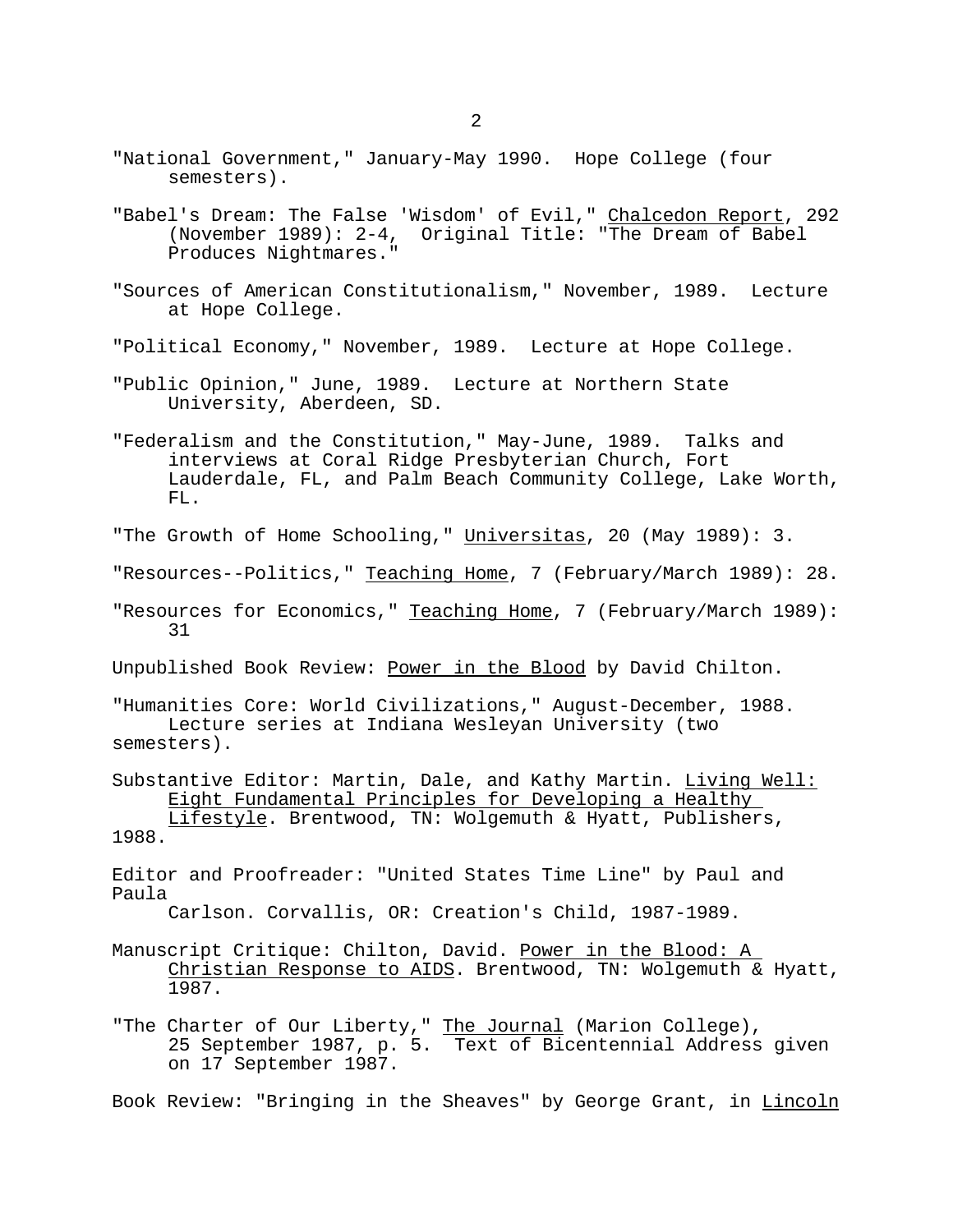Review, 8 (Summer-Fall 1987): 104-06.

- "Inflation's Works Not Among Heaven's Treasures," The Journal (Marion College), 5 March 1987, pp. 8-9. Reprint of "The Character of Inflation."
- Galley Proofing: Chilton, David. The Days of Vengeance: An Exposition of the Book of Revelation. Ft. Worth, TX: Dominion Press, 1987.
- "World Civilizations after 1500," January-May, 1987. Lecture series at Marion College (two years).
- "The Tower of Babel," The Journal, 25 September 1986, pp. 4-5. Correct Title: "The Dream of Babel Produces Nightmares." Reprinted from The Saltshakers, Inc., Newsletter, March/April 1983.
- "Forging of the American Commonwealth," December 1986. Lecture at Northwest Nazarene College, Nampa, ID.
- "World Civilizations to 1500," September-December, 1986. Lecture series at Marion College (two years).
- "The Breakdown of American Unity," June, 1986. Lecture at a Mayflower Institute seminar, Montecito, CA.
- "Political and Cultural Geography," January, 1986. Lecture series at Marion College (four years).
- "Restoring American Unity," December, 1985. Three chapters of book commissioned by the Mayflower Institute.
- "Consent of the Governed," Eternity, October, 1985. Book Review: Before the Convention: Religion and the Founders by M. Susan Power.

Citations from Dissertation: "Report of the Church/State Subcommittee of the General Assembly of the Presbyterian Church in America," Fourteenth Meeting of the General Assembly in Philadelphia.

- "American Covenants," Dominion Network, March-June, 1985. Book Review: Before the Convention by M. Susan Power.
- "War and Peace in the Nuclear Age," May, 1985. Lecture at Grove City College.
- "History and Social Science Seminar," February-May, 1985. Marion College (five years).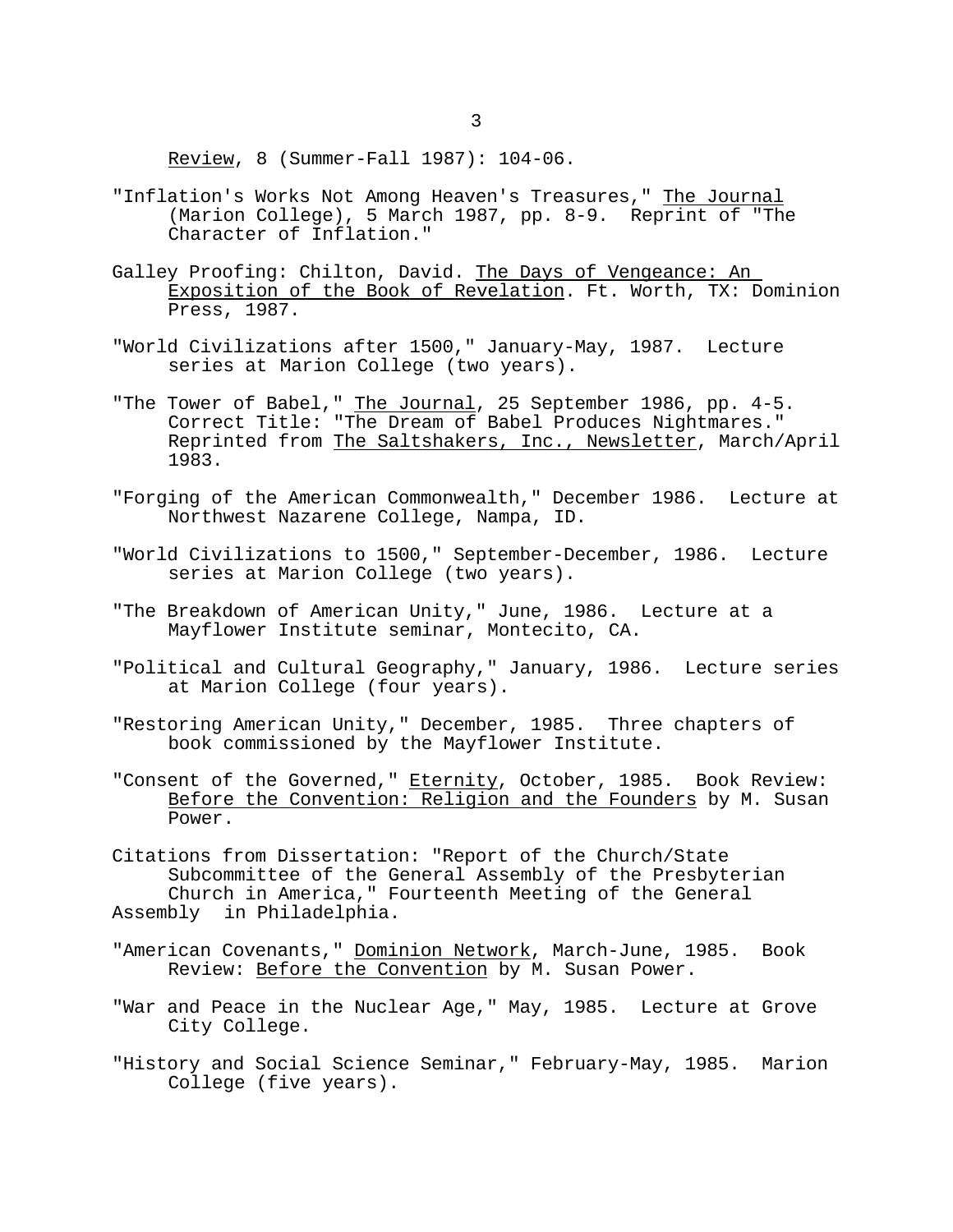- "American Constitutional History," February-May, 1985. Lecture series at Marion College (five years).
- "American Civilization from 1865 to the Present," February-May, 1985. Lecture series at Marion College (five years).
- "American Civilization Before 1865," September-December, 1984. Lecture series at Marion College (five years).
- "State and Local Government," September-December, 1984. Lecture series at Marion College (five years).
- "Crossed Swords: Entanglements Between Church and State in America," June, 1984. Ph.D. Dissertation, University of Oregon. 657pp
- "Gleanings from Our Forefathers," Autumn 1983. Series in Good Shepherd Community Church Sunday bulletin.
- Editor: The SaltShakers, Inc., Newsletter, May, 1981-June, 1983. Sixteen monthly as The SaltShaker and three bimonthly issues.
- "The New Mandarins," March, 1983 (unpublished).
- "The Character of Inflation," Biblical Economics Today, February-March, 1983.
- "Property and Civil Government," January, 1983. Lecture at Good Shepherd Community Church.
- "God's Providence in American History," Christian Statesman, November-December, 1982. Reprinted from The SaltShaker, August, 1982.
- "Who's In Charge Here?" June, 1982. Lecture at Baptist Church in McMinnville, OR.
- "America's Roots," May, 1982. Lecture at East Hill Church in Gresham, OR.
- "Debtor's Prison, or The System," April, 1982 (unpublished).
- "American Government Notes," April, 1982 (unpublished).
- "American Government," January-March, 1982. Lecture series at Portland Community College.
- "Rise of a Professional Elite in America," March, 1982 (unpublished).
- "America's Christian Character," February, 1982. Lecture at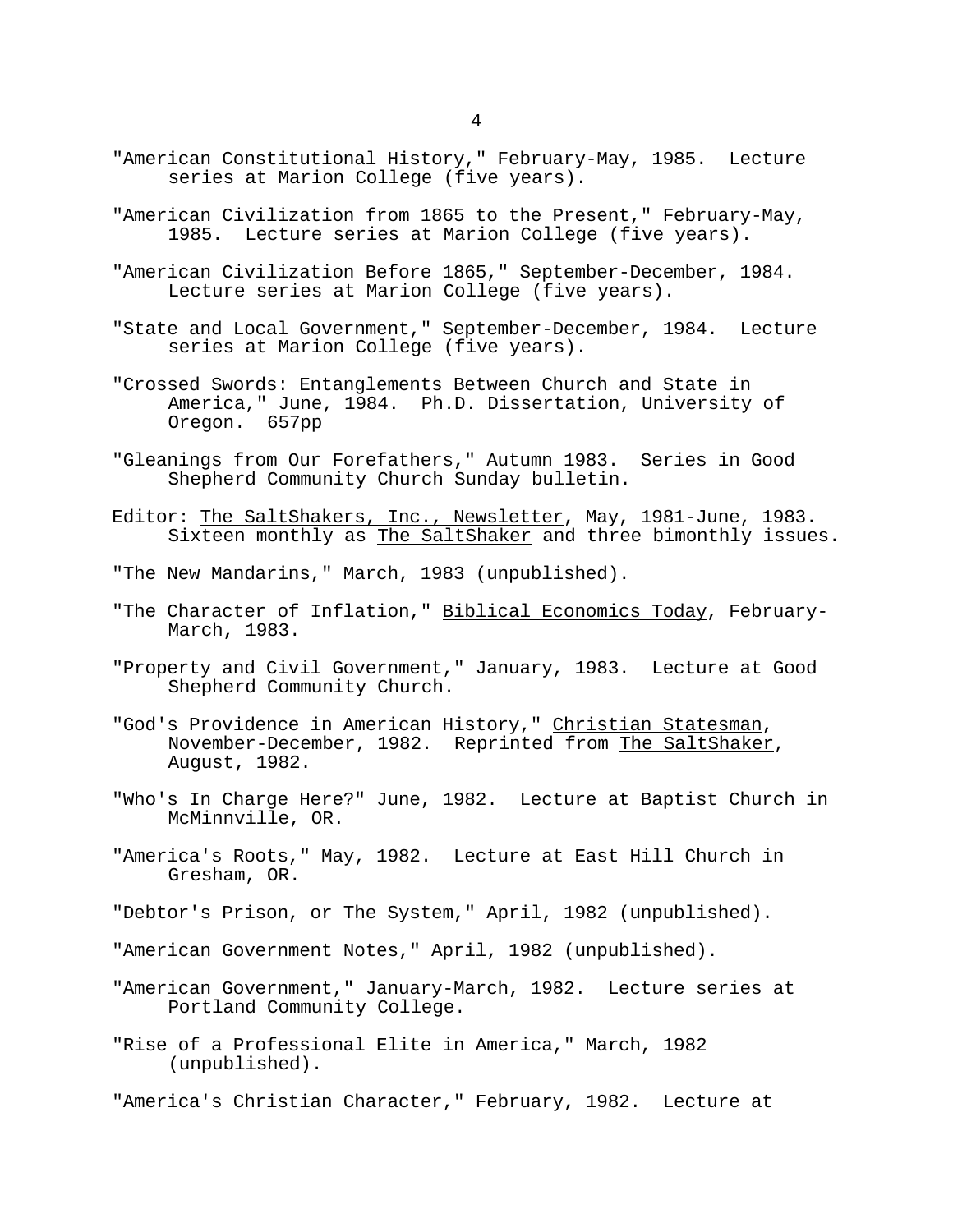Burlingame Baptist Church in Portland.

- "A Pied Piper's Pipe Dreams," Home Educators Newsletter, 3 (February-March, 1982): 1-2. Book Review of Is Public Education Necessary? by Samuel L. Blumenfeld.
- "Secularism and the Courts," January, 1982. Lecture at Good Shepherd Community Church.
- "Tuition Tax Relief," December, 1981. Lecture at Good Shepherd Community Church.
- "Pillars of the Constitution," November, 1981. Lecture at Mayflower Institute seminar in Portland. 18pp
- "The Great Chain of Command," November, 1981 (unpublished). 6pp
- "Principles of Christian Citizenship," September, 1981. Lecture Good Shepherd Community Church. 4pp
- "Invisible Strings: The Regulation of Religion in the Beneficent State," August, 1981. Ph.D. Essay. 63pp
- "Introduction to Political Science: Comparative Politics," March-May, 1981. Lecture series at Mt. Hood Community College.
- "Mandate for Christian Citizens," March, 1981. Commissioned by Multnomah Press for projected book. 20pp

"Charity for All: B. Carroll Reece and the Tax-Exempt Foundations," December, 1980. 13pp, plus appendix.

"Early American History," September-December, 1980. Lecture series at Chemeketa Community College.

- "Due Process and the Juvenile System: the Effects of In re Gault," August, 1980. 14pp
- "Enclosures, Rebellions, and the Commonwealth Men, 1536-1549," July, 1980. 25pp

"Fundamentalism vs. Modernism: Religious Controversy in the 1920s," July, 1980. 11pp

- "Professionalism: A Political Strategy for Occupational Control," April, 1980. 16pp
- "An Evaluation of Stanley Milgram's Experiments on Obedience to Authority," March, 1980. 15pp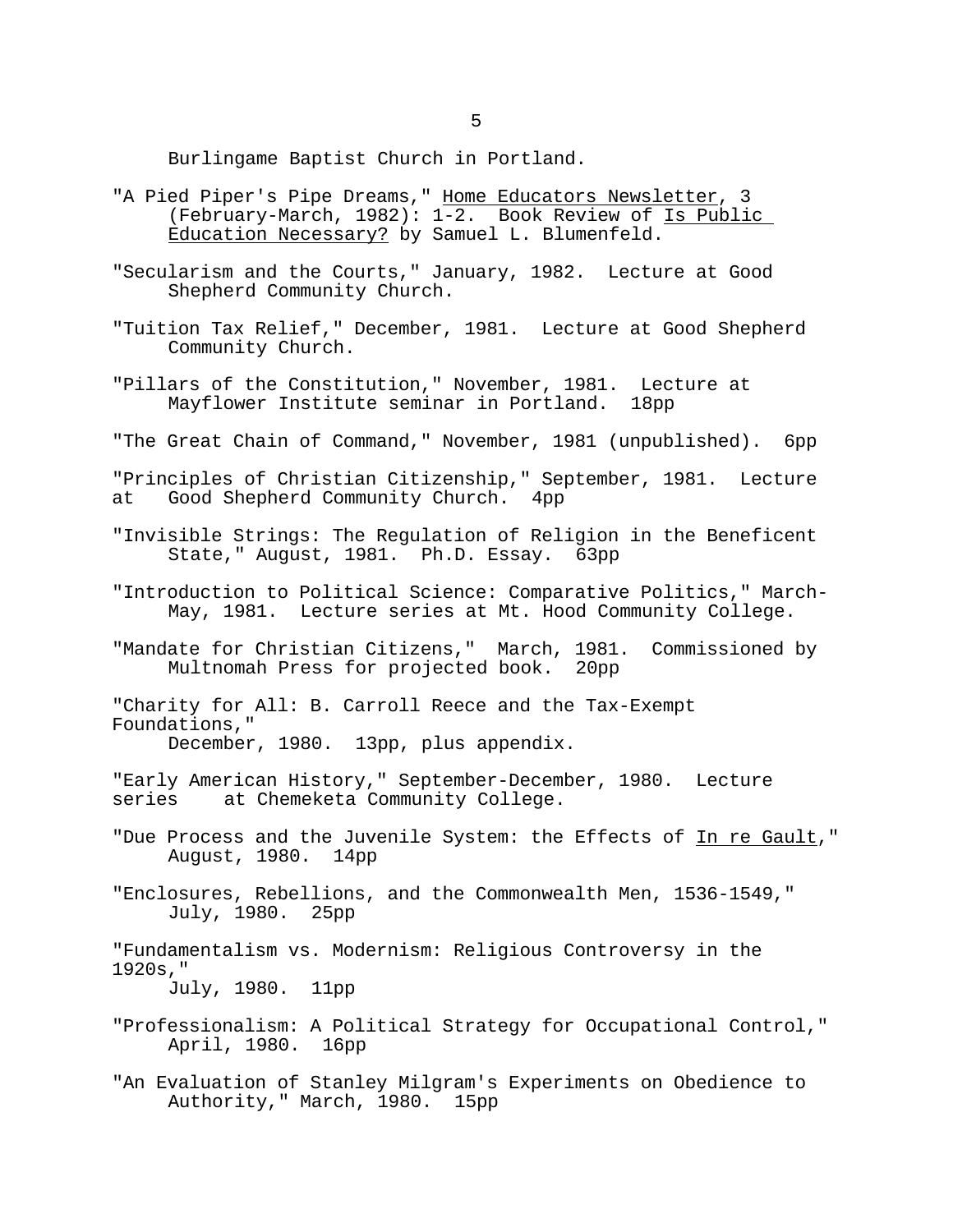"Self-Regulation in the Medical Profession: Some Uses of the Law in Early America," January, 1980. 16pp "American Political Thought: Teaching a Course," December, 1979. First Ph.D. Paper. 21pp "Introduction to Political Science: Political Theory," September-December, 1979. Lecture series at Mt. Hood Community College. "Introduction to Social Science," September-December, 1979. Lecture series at Mt. Hood Community College. "American Government," September-December, 1979. Lecture series at Mt. Hood Community College. "Local Government Institutions," September-December, 1979. Lecture series at Mt. Hood Community College. "Boundary Maintenance and Public Policy-Making: Notes Toward a Comparative Perspective," September, 1979. 17pp "American Political Thought," June-July, 1979. Lecture series at University of Oregon. "State and Local Government," March-June, 1979. Lecture series at George Fox College and Portland Community College. "American Government," January-March, 1979. First of several lecture series at Portland Community College. "Non-Affiliation, Welfare Approval, and Political Apathy: Three Factor Theories," December, 1978. "An Evaluation of the Office of Science and Technology, State of Oregon," October, 1978. Executive Department, State of Oregon. 33pp "Paul Valery and the Politics of Method," revised 1978. Western Political Science Association Conference, Seattle, March, 1978. 26pp "American Business and the Boycott of Israel," March, 1978. 22pp "Lawrence Kohlberg's Model of Moral Development," December, 1977. 25pp

6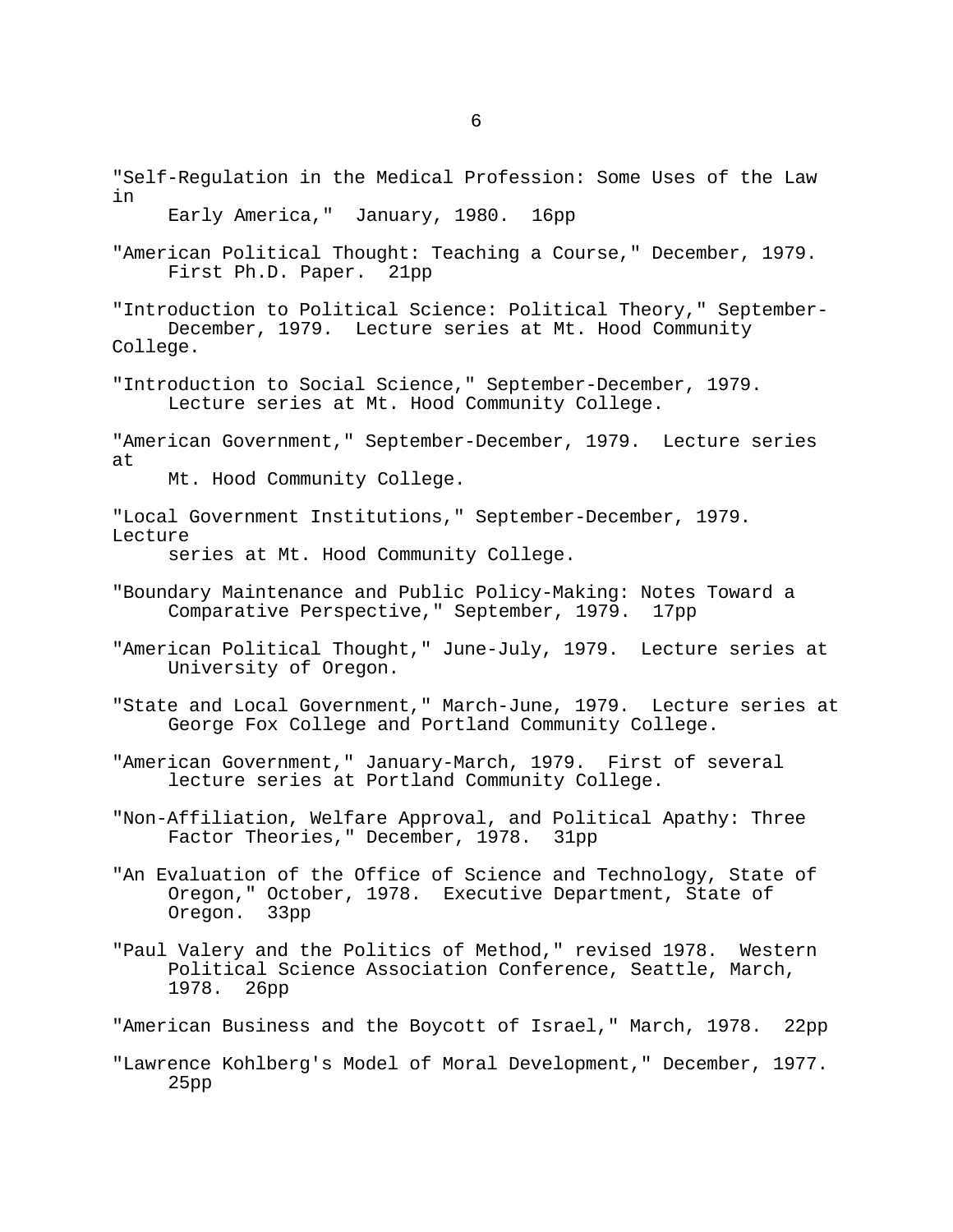"Your Lebanon City Government," October, 1977. Commissioned by

"State and Local Government," June-August, 1977. Lecture series

Linn-Benton Community College. 50pp

at

Linn-Benton Community College and Chemeketa Community College. "American Government," January-March, 1977. First of several political science lecture series at Chemeketa Community College through August, 1979. "Scientific Thinking and Evangelical Scholarship," May, 1976. 12pp "Some Thoughts on Schoolbooks," May, 1976. 10pp "The Cult of Efficiency and Its Critics," March, 1976. 11pp Film Review: "The Man Who Skied Down Everest," February, 1976. "The Methodical Conquest: Perceptions of the Impact of Modern Technology on Society," July, 1974. M.A. Thesis, University of Colorado. 162pp "An Essay Concerning Overcrowding and Stress," December, 1972. 15pp "Toward a Common Sense of Responsibility," December, 1971. 18pp "The United Nations Mission to Cyprus," August, 1971. 20pp "The Impact of Technology on Man and Society: Perspectives from Twentieth Century European Social Thought," August, 1971. 80pp "The Phenomenon of Totalitarianism: Two Perspectives," May, 1971. 26pp "Responses to Science and the Industrial Order in England, 1917-1942," April, 1971. 31pp "Historiography and Political Science," May, 1970. 23pp "Beethoven in Relation to the Spirit of His Times," December, 1969. 11pp "The Korean Minority Problem in Japan," August, 1969. (lost)